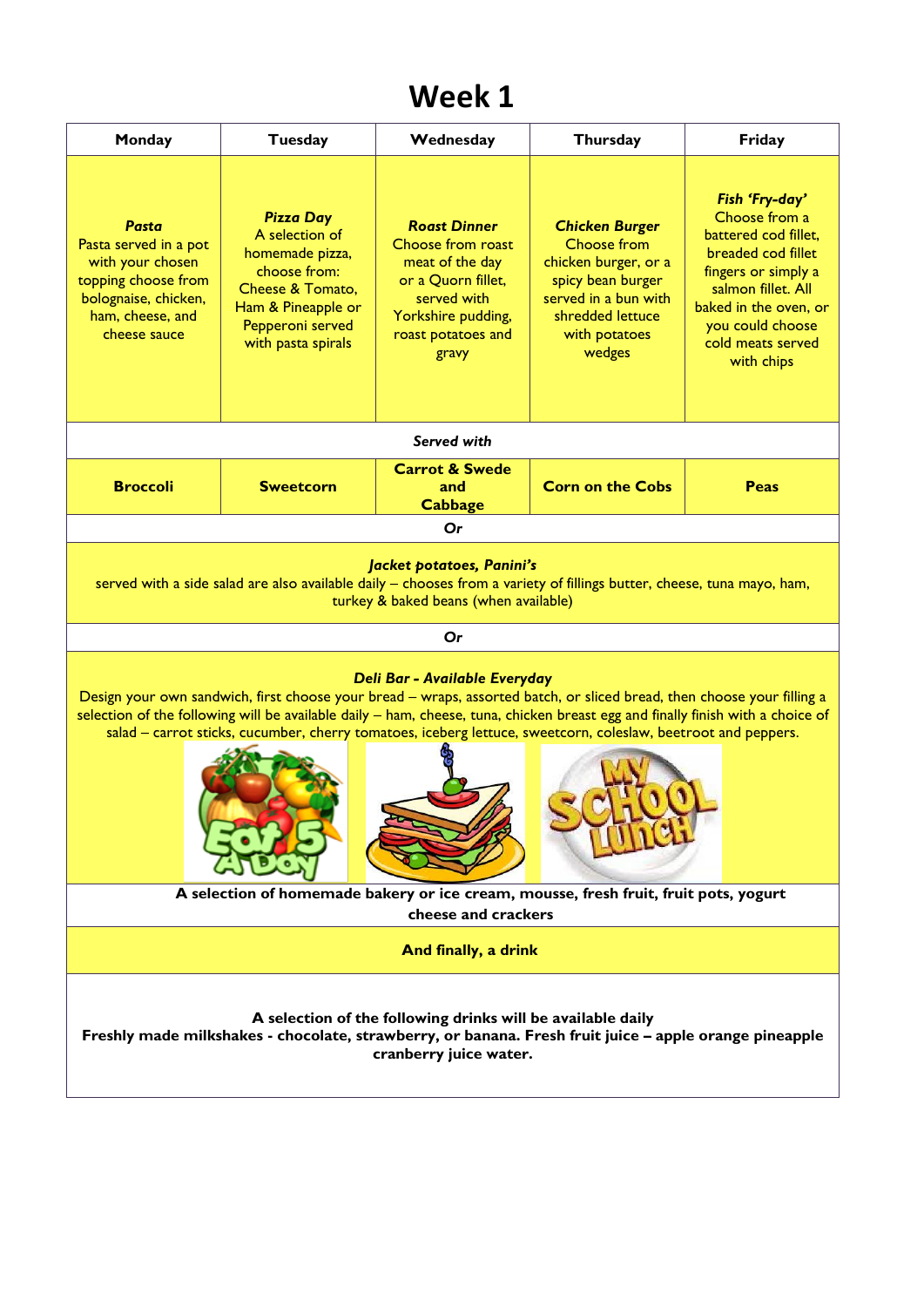## **Week 2**

| Monday                                                                                                                                                                                                                                                                                                                                                                                                                                | Tuesday                                                                                                        | Wednesday                                                                                                                                             | Thursday                                                                                                                                                                  | Friday                                                                                                                                                                                         |  |  |  |
|---------------------------------------------------------------------------------------------------------------------------------------------------------------------------------------------------------------------------------------------------------------------------------------------------------------------------------------------------------------------------------------------------------------------------------------|----------------------------------------------------------------------------------------------------------------|-------------------------------------------------------------------------------------------------------------------------------------------------------|---------------------------------------------------------------------------------------------------------------------------------------------------------------------------|------------------------------------------------------------------------------------------------------------------------------------------------------------------------------------------------|--|--|--|
| <b>Spaghetti</b><br><b>Bolognaise</b><br><b>Choose from fresh</b><br>minced beef or soya<br>mince cooked with<br>onions, garlic,<br>tomatoes,<br>mushrooms, and<br>herbs, served on a<br>bed of spaghetti                                                                                                                                                                                                                             | <b>Breaded Fishfingers</b><br>breaded cod fillet<br>fingers or veggie<br>fingers served with<br>diced potatoes | <b>Roast Dinner</b><br>Choose from roast<br>meat of the day<br>or a Quorn fillet,<br>served with<br>Yorkshire pudding,<br>roast potatoes and<br>gravy | <b>Sausage &amp; Mash</b><br>Choose from a<br>butcher's quality<br>sausage or a Quorn<br>sausage baked in the<br>oven and served on<br>a bed of homemade<br>mashed potato | <b>Fish or Chicken</b><br>Choose, chicken<br>goujon or breaded<br>cod fillet or simply a<br>salmon fillet, all<br>baked in the oven,<br>or you could choose<br>cold meats served<br>with chips |  |  |  |
| Served with                                                                                                                                                                                                                                                                                                                                                                                                                           |                                                                                                                |                                                                                                                                                       |                                                                                                                                                                           |                                                                                                                                                                                                |  |  |  |
| <b>Broccoli</b>                                                                                                                                                                                                                                                                                                                                                                                                                       | <b>Beans</b>                                                                                                   | <b>Carrots</b><br>And<br><b>Cauliflower</b>                                                                                                           | Peas                                                                                                                                                                      | <b>Mixed</b><br>salad/Baked Beans                                                                                                                                                              |  |  |  |
|                                                                                                                                                                                                                                                                                                                                                                                                                                       |                                                                                                                | Or                                                                                                                                                    |                                                                                                                                                                           |                                                                                                                                                                                                |  |  |  |
| Jacket potatoes, Panini's<br>served with a side salad are also available daily - chooses from a variety of fillings butter, cheese, tuna mayo, ham,<br>turkey & baked beans (when available)                                                                                                                                                                                                                                          |                                                                                                                |                                                                                                                                                       |                                                                                                                                                                           |                                                                                                                                                                                                |  |  |  |
| Or                                                                                                                                                                                                                                                                                                                                                                                                                                    |                                                                                                                |                                                                                                                                                       |                                                                                                                                                                           |                                                                                                                                                                                                |  |  |  |
| Deli Bar - Available Everyday<br>Design your own sandwich, first choose your bread - wraps, assorted batch or sliced bread, then choose your filling<br>a selection of the following will be available daily – ham, cheese, tuna, chicken breast, egg, and finally finish with a<br>choice of salad - carrot sticks, cucumber, cherry tomatoes, iceberg lettuce, sweetcorn, coleslaw, beetroot and<br>peppers.<br>$\mathscr{L}$<br>G. |                                                                                                                |                                                                                                                                                       |                                                                                                                                                                           |                                                                                                                                                                                                |  |  |  |
| A selection of homemade bakery or ice cream, mousse, fresh fruit, fruit pots, yogurt<br>cheese and crackers                                                                                                                                                                                                                                                                                                                           |                                                                                                                |                                                                                                                                                       |                                                                                                                                                                           |                                                                                                                                                                                                |  |  |  |
| And finally, a drink                                                                                                                                                                                                                                                                                                                                                                                                                  |                                                                                                                |                                                                                                                                                       |                                                                                                                                                                           |                                                                                                                                                                                                |  |  |  |
| A selection of the following drinks will be available daily<br>Freshly made milkshakes - chocolate, strawberry, or banana. Fresh fruit juice - apple orange<br>pineapple cranberry juice or water.                                                                                                                                                                                                                                    |                                                                                                                |                                                                                                                                                       |                                                                                                                                                                           |                                                                                                                                                                                                |  |  |  |